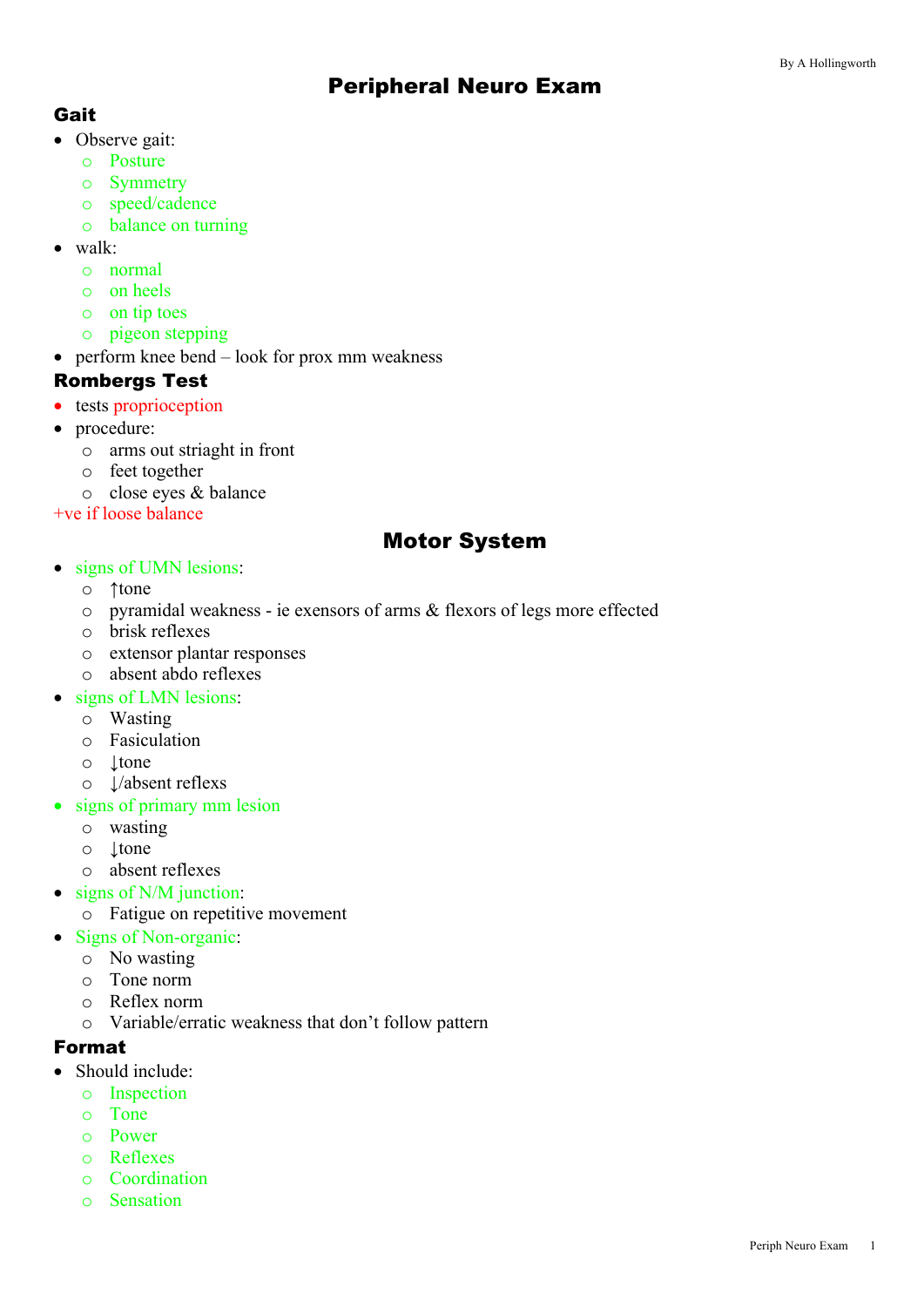## Inspection

- ?Postural abnormality
- ?mm wasting or fasiculation

## Tone:

- o Clasp knife UMN sign. Sudden giving way of tone
- $\circ$  Rigidity = lead pipe
- $\circ$  Rigity + tremor = cogwheeling
- $\circ$  ?clonus = sudden dorsiflexion of ankle >3 abnormal

#### Power:

• examine myotomes in sitting/lying

### Reflexs:

- o Segmental:
	- Biceps C5
	- Triceps C7
	- $\blacksquare$  Brachioradialis C8 palm of hand
	- Patellar  $L3/4$
	- $\blacksquare$  Ankle S1

 $\rightarrow$  can use reinforcement:

- (UL:clenching teeth,clench opposite fist, LL: clasp hands & pull apart)
- o Babinski (plantar reflex) positive is extensor/withdrawal response
- o Superficial:
	- Abdominal
		- T8/9 & T11/12 above & below umbilicus)
		- stick across segment on skin outside to inside
		- should see contraction
	- **Cremasteric** 
		- In man  $(L1/L2)$
		- Stroke inside thigh downwards
		- Scrotum & testes on that side should contract
	- § Anal:
		- $\bullet$  S4/5
			- Stroke peri-anal skin
			- Anal sphincter should contract

# Coordination:

- o Arms:
	- out straight sudden release of resisted extension should see arm return to orig postion

 $\rightarrow$  wandering  $\rightarrow$  cerebellar dysfunction

- Finger nose test to your finger with changing target
- Disdiadocokinesia tapping, rotation of wrists, flipping taps
- o Legs:
	- Posture- leg straight sudden release of resisted flexion
	- Heel shin test
	- Disdiadocokinesia Tap toes quickly against your hand
- o Truncal ataxia sit up from lying need smooth symmetrical movmt